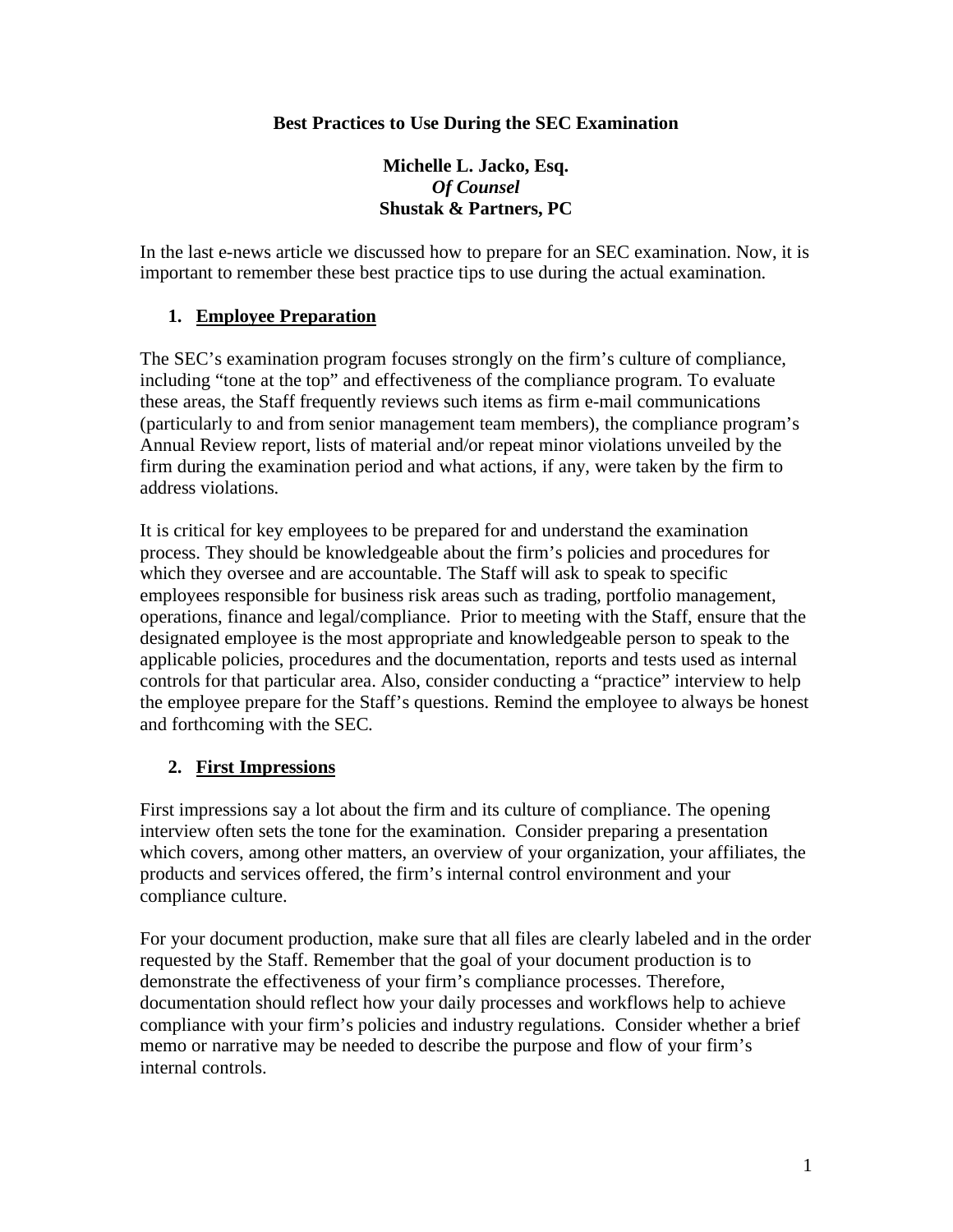# **3. Setting Ground Rules**

During the initial interview, set the ground rules for the examination and points of contact for the Staff. For example, establish early on who is the firm's primary contact for the Staff, what days and times interviews will be conducted, who from the Staff will explain the purpose and scope of the interview, who must be present for the interview (the CCO, legal counsel, etc.) and expected duration of the Staff's in-house examination.

In addition, determine whether the firm will provide copies to the Staff of documents they wish to duplicate. It is very important to at least duplicate copies of all documents produced to the SEC examiners, and you may wish to consider a third set for your outside counsel. For initial and supplemental production, remember that all documents should be Bates stamped and Freedom of Information Act stamped. These numbers will be referred to by the Staff during the exam and will be referenced on your firm's privilege logs.

# **4. Role of the CCO During the Exam**

The CCO typically has three roles during the examination process: educator, gatherer and provider.

**Educator.** The CCO often serves as the primary point of contact for the examiners. Therefore, the CCO generally is present for the initial interview and educates the Staff about the firm, its products and services, and how they have changed since the last examination. Thereafter, the CCO is present for most, if not all interviews, and answers or finds the answers to questions that the firm's employees may not readily know. During the examination process, the CCO's role is to proactively establish the firm's internal control and risk management environment at the on-set. This is accomplished by:

- Demonstrating how the firm has updated its policies and procedures to correct, detect and prevent violations of the federal securities laws;
- Evidencing where the compliance program enhanced its tests that were done previously; and
- Explaining the type of testing performed on various policies and procedures (transactional, periodic and forensic).

**Gatherer.** During the course of the examination, the Staff may ask for new or supplemental documents to review. The CCO and Compliance Department generally are responsible for gathering and organizing these documents for production. But beware: sometimes examiner requests may involve documents from non-regulatory members in your group of companies that the firm may not be obligated to produce. The CCO should carefully review each document request prior to production and question the Staff about its relevance or applicability if it appears the request goes outside the scope of the examination. As a practice tip, the CCO should carefully review the disclosure documents that the SEC provides at the inception of the exam. These disclosures will help the CCO to understand the SEC's lawful reach and prepare the CCO to recognize when it is exceeded.